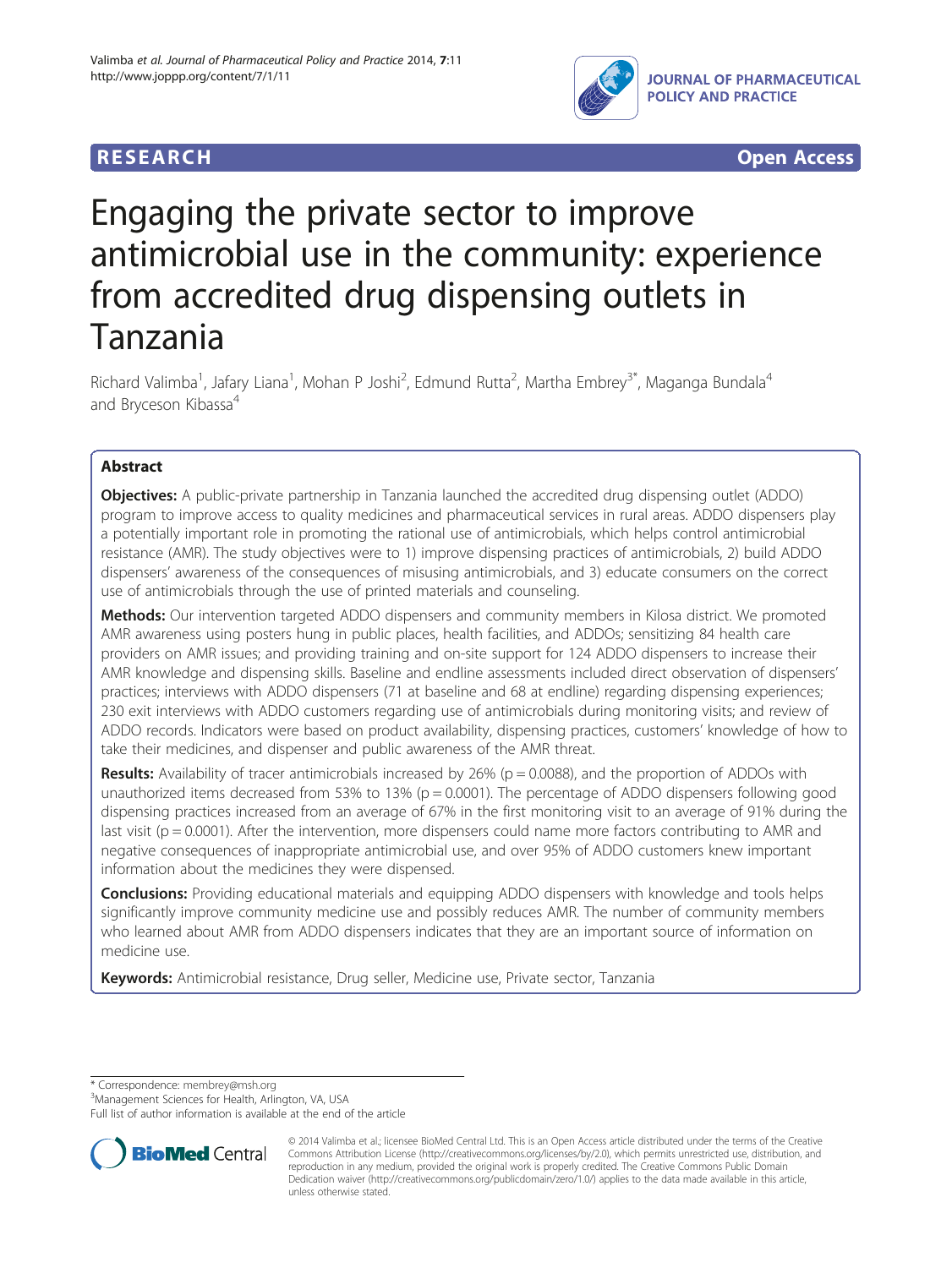# Introduction

Many people in sub-Saharan Africa seek health care from the private sector for reasons such as convenience and better availability of medicines [[1](#page-6-0)]. People who use drug shops and pharmacies come in requesting specific medicines for self-treatment or advice from the drug seller on treatment or with a prescription to fill from a health care provider [\[2](#page-6-0)-[4\]](#page-6-0). Therefore, retail drug sellers may be first people's contact regarding health care for themselves or their children if that is their primary medicine source [[5](#page-6-0)].

Historically in Tanzania, the local retail drug shop called duka la dawa baridi was authorized by the Tanzania Pharmacy Board to provide nonprescription medicines in the private sector. However, a 2001 assessment showed that many shops sold prescription drugs illegally and that drug sellers were generally unqualified and untrained [[6\]](#page-6-0). In response, the Strategies for Enhancing Access to Medicines Program, funded by the Bill & Melinda Gates Foundation, collaborated with the Tanzania Food and Drugs Authority (TFDA) to develop and launch the accredited drug dispensing outlet (ADDO) program in 2003. The program's goal was to improve access to affordable, quality essential medicines and pharmaceutical services in the duka la dawa baridi, which were mainly located in areas where few or no registered pharmacies exist. To achieve this goal, the program took a holistic approach that combined training, accreditation, business incentives, and regulatory enforcement with efforts to increase consumer demand for quality products and services. A key incentive for owners to become accredited was to legally allow ADDO dispensers to sell a limited list of essential prescription-only antimicrobials [\[7](#page-6-0)].

Successful results of the pilot in Tanzania's Ruvuma region provided proof that ADDOs could improve access to quality medicines and pharmaceutical services [\[8](#page-6-0)]. Based on program evaluations, the Ministry of Health and Social Welfare approved a plan to roll out the ADDO concept in mainland Tanzania. As the program has taken off, many have recognized the potential of ADDOs not only to increase access to essential medicines, but also to serve as a platform for community-based public health interventions, such as distributing subsidized antimalarials [[9](#page-6-0)]. As a result, numerous organizations and programs have played a role in expanding both the services that ADDOs provide and their geographic reach—over 6,000 ADDOs currently serve all mainland regions in Tanzania [\[10](#page-6-0)].

As a major source of essential medicines and health services in the community, ADDO dispensers play a potentially important role in promoting rational use of antimicrobials, which helps control antimicrobial resistance (AMR). Poor antimicrobial use includes overuse, prescription of wrong antimicrobials, and not taking a full dose of the dispensed medicines [\[11,12](#page-6-0)]. As part of an initiative to support advocacy and containment of AMR in the community, the U.S. Agency for International Development-funded Strengthening Pharmaceutical Systems Program focused on ADDOs. Our objectives were to improve ADDO dispensers' antimicrobial dispensing and counseling practices by providing training, job aids, educational materials, and regular supervision and to increase awareness of AMR in the surrounding community.

# **Methods**

# Study sites

Our intervention targeted ADDO dispensers and community members in Kilosa district, which is in the western part of the Morogoro region with a population of 438,175 people [\[13\]](#page-6-0). Kilosa has 50 public health facilities, 18 private clinics, and 125 ADDOs. We promoted AMR awareness using posters hung in public places, health facilities, and ADDOs; sensitizing 84 health care providers on AMR issues; and providing training and on-site support for 124 ADDO dispensers to increase their AMR knowledge and dispensing skills.

## Data collection and analysis

We performed baseline and endline assessments before and after the AMR intervention. In addition, as part of the on-site supervisory monitoring strategy, we collected data using a combination of review of dispensing records, inperson interviews with dispensers and ADDO customers, and observation of customer encounters. The data collected was used to help track progress during the intervention based on six indicators to measure the ADDO dispensers' ability to:

- (1) Correctly interpret a prescription brought in by the client
- (2) Appropriately prepare needed medicines to dispense
- (3) Provide correct instructions to clients on how to use the dispensed medicines
- (4) Provide information on the medicine's possible side effects
- (5) Provide other information if appropriate
- (6) Double-check the clients' understanding of the information they received regarding correct medicine use

We used the same data collection instrument for the baseline and endline assessments, and a different instrument during the three monitoring visits. Pharmacy students collected baseline and endline data, and pharmacist or medical professionals conducted the three supervisory visits. A list of 14 tracer antimicrobials was used to assess availability of antimicrobials that ADDOs are legally allowed to stock. Table [1](#page-2-0) summarizes the data gathering activities.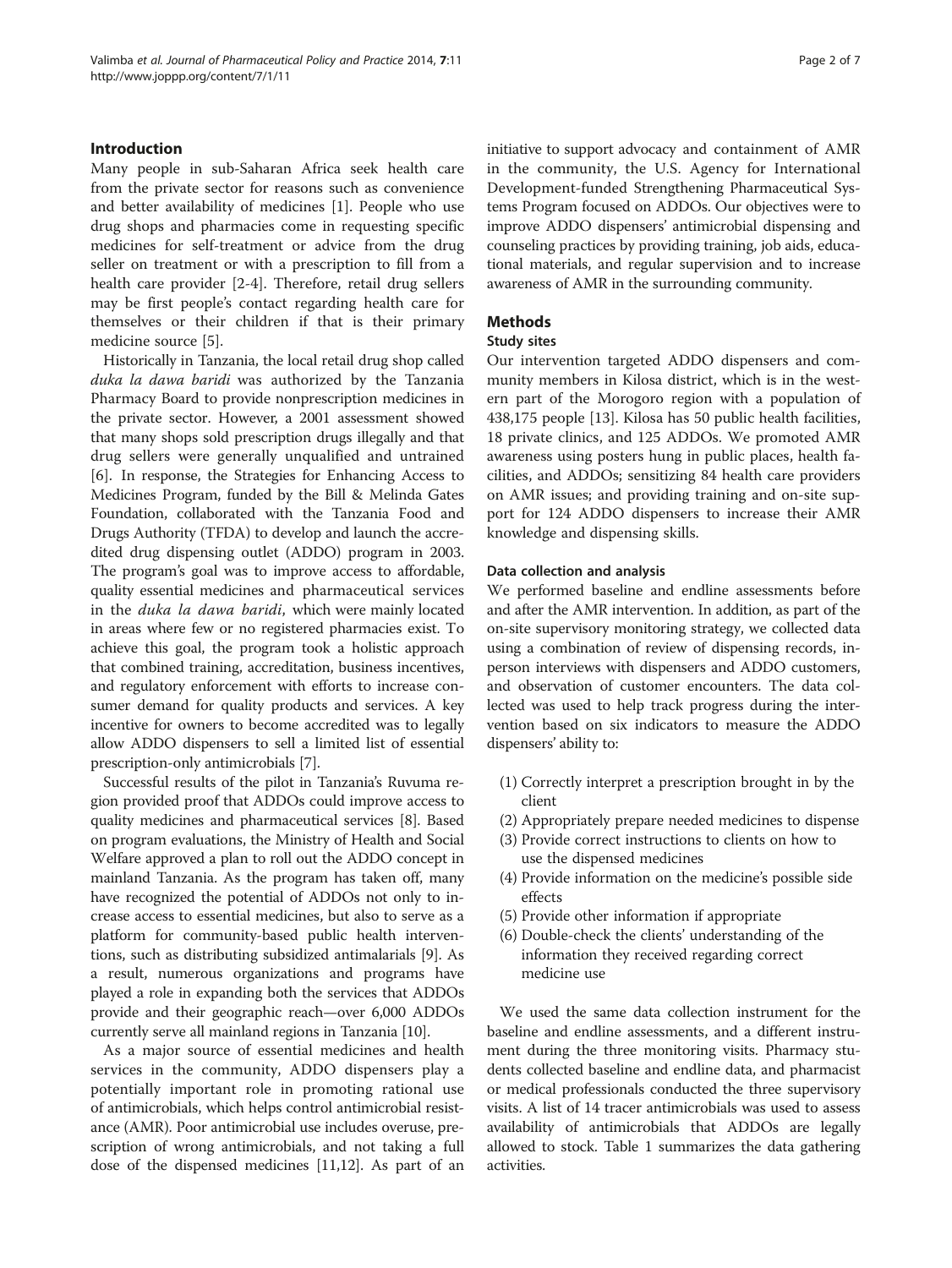# <span id="page-2-0"></span>Table 1 Data collection for AMR intervention in Kilosa district

| Source                                                                     | <b>Baseline</b><br>assessment | Monitorina<br>visit 1<br>$(N = 81)$ | Monitorina<br>visit 2<br>$(N = 93)$ | Monitorina<br>visit 3<br>$(N = 88)$ | <b>Endline</b><br>assessment |
|----------------------------------------------------------------------------|-------------------------------|-------------------------------------|-------------------------------------|-------------------------------------|------------------------------|
| Number of ADDO dispensers interviewed                                      |                               | 41                                  | 42                                  | 47                                  | 68                           |
| Number of ADDO customers interviewed                                       |                               | 80                                  | 92                                  | 58                                  |                              |
| Number of ADDO customer interactions observed                              |                               | 40                                  | 48                                  | 52                                  |                              |
| Number of ADDO dispensing records reviewed for diarrhea                    |                               | 251                                 | 295                                 | 258                                 |                              |
| Number of ADDO dispensing records reviewed for upper respiratory infection |                               | 365                                 | 498                                 | 447                                 |                              |

We analyzed the data using Excel. Prior to collecting data, we sought approval from the TFDA and Pharmacy Council. After being briefed on the purpose of the study, ADDO dispensers were asked to participate and upon consent were interviewed. Data collectors verbally assured participants of the confidentiality of information collected, their anonymity, and the freedom to withdraw at any time during the process. Additionally, prior to data collection, we held meetings with district officials to brief them about the study.

#### Baseline assessment

In August 2008, we did a baseline assessment of ADDO dispensing practices, dispensers' knowledge of factors that contribute to the development of AMR and consequences of inappropriate use of antimicrobials. Using a structured questionnaire, we interviewed 71 ADDO dispensers from randomly chosen shops in the district. In addition, we reviewed ADDO dispensing records and observed dispensing practices. We used the information gathered during the baseline survey to design the intervention. An endline assessment in October 2010 determined if the intervention had changed behavior of ADDO dispensers and improved appropriate use of antimicrobials.

#### Job aids and educational materials

We developed job aids including an antimicrobial dispensing guide, counter-top cards with information for customers on one side and information for ADDO dispensers on the other, and rubber stamps to label medicine packages and help dispensers provide counseling on appropriate use of antimicrobials at home. The information on the stamp included the patient's name, the medicine name, strength, and quantity dispensed, how to take the medicine, the date dispensed, and the ADDO name. A poster featured information in Kiswahili to increase awareness of AMR and appropriate medicine use among the public. The materials were pretested with both dispensers and community members. Two thousand public information posters were displayed in all ADDOs, all the district's health facilities, and public gathering places, and 300 counter-top cards, 300 dispensing guides, lists of prescription medicines ADDOs are authorized to

dispense, and rubber stamps were distributed to all the ADDOs in the district.

#### Sensitization seminars

We collaborated with TFDA and the Kilosa district pharmacist to launch and distribute the job aids and educational materials to 124 ADDO dispensers (99% of total), prescribers from all 84 health facilities in Kilosa, and 8 members of the district's Council Health Management Team, who are responsible for supervising health facilities and ADDOs. During the December 2009 seminar, we shared the AMR baseline assessment results and presented the new materials for participants to discuss. At the end of the seminar, participants received printed materials to take to their work places. District health staff also received a supervision checklist to help support ADDO dispensers on issues related to AMR.

#### Follow-up monitoring visits

We conducted 3 visits in the 10 months after the intervention launch to provide on-site support to ADDO dispensers, to collect monitoring information from ADDOs, to interview ADDO customers, and to continue to distribute materials to health facilities and other public gathering places in the district. The visits to 81, 93, and 88 individual ADDOs were conducted in March, June, and October 2010, respectively; at those times, we provided on-site supervision to 93, 101, and 110 dispensers. During the visits, ADDO dispensers were reminded to follow good dispensing practices such as—

- Reviewing customer's prescription
- Writing the correct information on medication labels
- Packaging medications from containers using clean equipment and not hands
- Providing accurate instructions on medicine use to customers
- Checking customers' understanding by asking for feedback

To assess whether ADDO dispensers used these good dispensing practices, we observed interactions with customers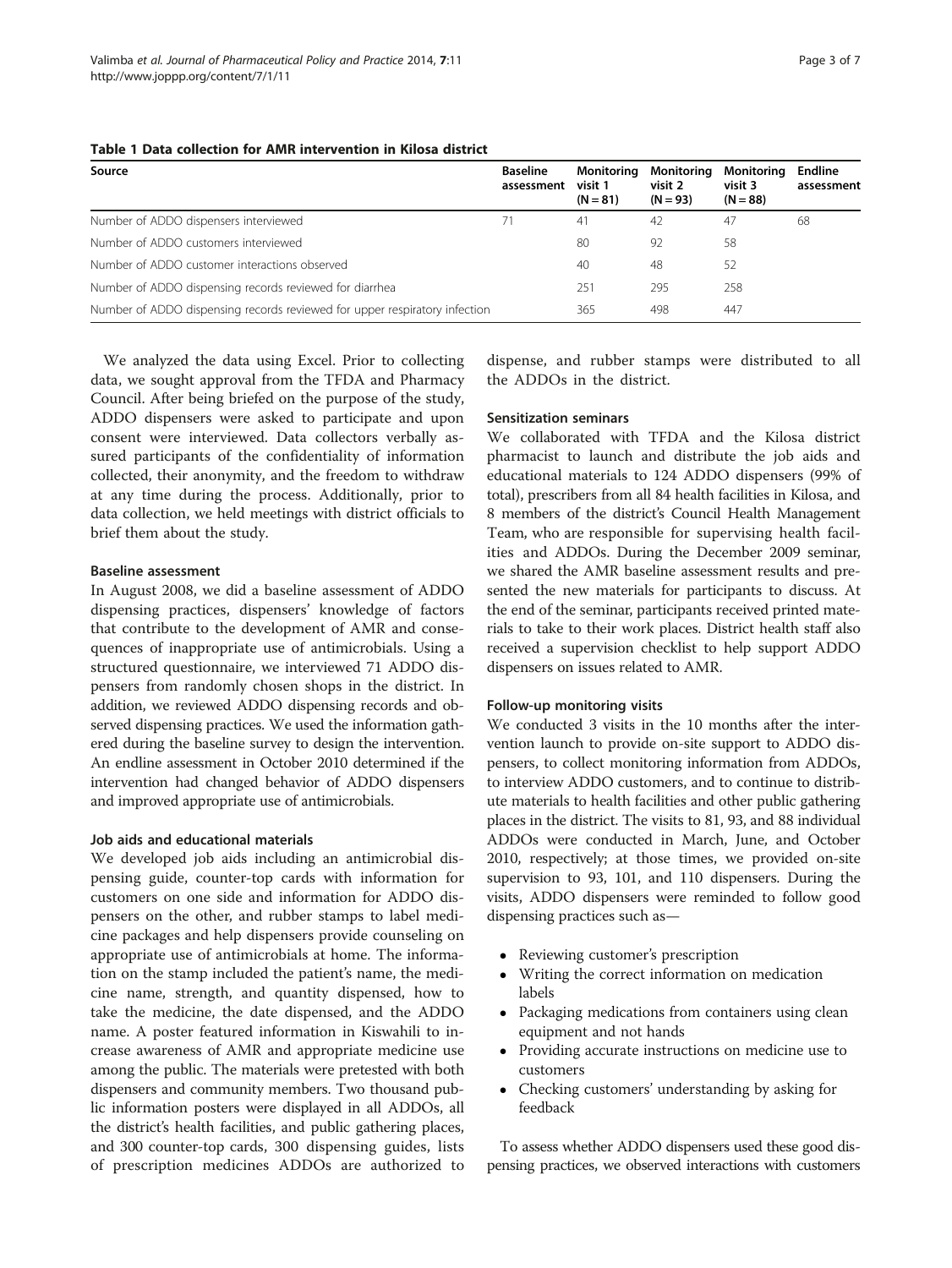<span id="page-3-0"></span>or checked dispensers' knowledge using a structured checklist, which had been pretested. We also carried out exit interviews with 80, 92, and 58 ADDO customers after each monitoring visit to measure their awareness regarding AMR and to learn about their experiences with the dispenser.

# Endline assessment

In October 2010, 10 months after the start of the intervention, we conducted an endline evaluation to determine the intervention's results, to highlight challenges encountered during the implementation, and to provide recommendations that would help guide future intervention scale-up plans. The survey comprised assessment data from 65 ADDOs, including interviews with 68 dispensers, using a structured questionnaire to assess dispensers' knowledge about AMR and its contributing factors and knowledge about the negative consequences of inappropriate antimicrobial use. We included all of the same 71 randomly selected ADDOs at the baseline assessment, but six shops were closed.

# Dissemination workshop

After the endline data analysis, we organized a one-day dissemination workshop with 50 key stakeholders to share findings from the AMR activities. Stakeholders included ADDO dispensers and owners, health facility staff, and Kilosa district community members. Participants also included representatives from TFDA, National Malaria Control Program, Pharmacy Council, Ministry of Health and Social Welfare, other implementing partners, and the Muhimbili University School of Pharmacy. In addition to sharing the evaluation results, we used the meeting as a forum to discuss options and recommendations regarding a strategy for possible scale-up.

# Results

To measure success or failure of the ADDO AMR initiative, throughout the implementation period we monitored changes based on the six indicators mentioned above. Indicators addressed product availability, dispensing practices, and dispenser and customer and public knowledge of AMR issues.

#### Availability of antimicrobials

Monitoring results showed an increase in availability of these antimicrobials from an average of 62% at the first monitoring visit to an average of 78% at the last monitoring visit ( $p = 0.0088$ ). In addition, during monitoring visits, dispensers were reminded to stop stocking antimicrobials that are not allowed. As a result, availability of unauthorized medicines decreased significantly  $(p = 0.0001)$  (Table 2).

| Table 2 Percentage of ADDOs stocking antimicrobials not |  |
|---------------------------------------------------------|--|
| on the ADDO approved medicine list                      |  |

| Number of<br>unauthorized | Monitoring<br>visit 1 (%) | Monitoring<br>visit 2 (%) | Monitoring<br>visit $3$ $(%)$ |
|---------------------------|---------------------------|---------------------------|-------------------------------|
| products available        | $(N = 81)$                | $(N = 93)$                | $(N = 88)$                    |
| 0                         | 47                        | 79                        | $87*$                         |
| $1 - 3$                   | 38                        | 14                        | $13*$                         |
| $4 - 6$                   | 13                        | 5                         | $0^*$                         |
| $7 - 9$                   |                           |                           | $\left( \right)$              |

\*Statistically significant (p < 0.05).

#### Dispensing practices

After the intervention, results showed that the percentage of ADDO dispensers using good dispensing practices increased from an average of 67% in the first follow-up visit to an average of 91% during the last follow-up visit  $(p = 0.0001)$ . That means almost all dispensers met all six indicators of good dispensing practices as recommended in the dispensing guide, thereby ensuring that customers received the correct instructions for using medicines.

#### Correct labeling

A correct medicine label helps remind a customer of how to take the dispensed antimicrobials appropriately. During the baseline assessment, 18% of ADDO dispensers were using rubber stamps for labeling. However, the stamps were not uniform, and some lacked important information. Consequently, we distributed standardized rubber stamps for medicine labeling during the first follow-up visit and then assessed dispensers' appropriate use of the stamps in the second and third follow-up visits. When we interviewed customers exiting ADDOs, we checked to see whether their medicine labels included the name of the medicine, strength, and instructions for use. At the second monitoring visit, 95% of the packages included the name

| Table 3 Percentage of ADDO dispensers who knew what |  |  |
|-----------------------------------------------------|--|--|
| medication information to discuss with customers    |  |  |

| Topic discussed during medicine<br>counseling | $(N = 71)$ | Baseline (%) Endline (%)<br>$(N = 68)$ |
|-----------------------------------------------|------------|----------------------------------------|
| Name of medicine                              | 38         | 88*                                    |
| What condition medicine treats                | 15         | $85*$                                  |
| How to take medicine                          | 96         | 100                                    |
| When to take medicine                         | 94         | 98                                     |
| Proper dose                                   | 73         | $95*$                                  |
| Proper storage                                | 55         | $92*$                                  |
| Importance of completing course               | 55         | $100*$                                 |
| Not drinking alcohol (if applicable)          | 49         | $71*$                                  |
| Possible side effects                         | 47         | $77*$                                  |

 $*$ p < 0.05.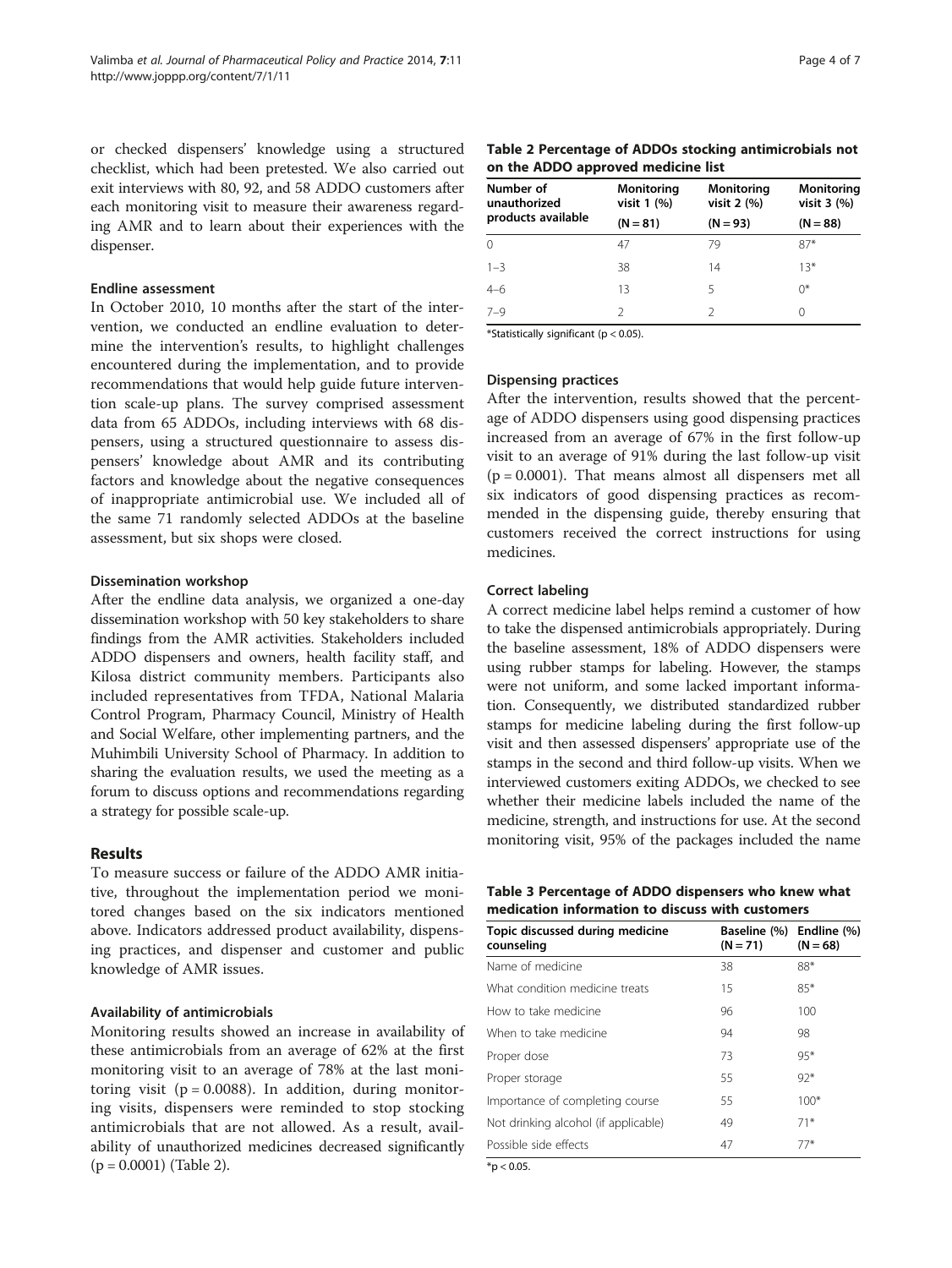Table 4 Percentage of ADDO customers who knew how to properly take their medicines

|                                                                         | Monitoring<br>visit 1 (%)<br>$(N = 80)$ | Monitoring<br>visit $2(%)$<br>$(N = 92)$ | Monitoring<br>visit $3(%)$<br>$(N = 58)$ |
|-------------------------------------------------------------------------|-----------------------------------------|------------------------------------------|------------------------------------------|
| Percentage of customers who<br>knew drug dose (how many)                | 93                                      | 96                                       | 98                                       |
| Percentage of customers<br>who knew drug dosage<br>(how often)          | 71                                      | 88                                       | $95*$                                    |
| Percentage of customers<br>who knew treatment course<br>(how many days) | 68                                      | 83                                       | $100*$                                   |
| $*$ p < 0.05.                                                           |                                         |                                          |                                          |

of the medicine; 77% included the strength, and 93% included instructions for use; at the third visit, the proportions were 98%, 91%, and 98%, respectively.

## Counseling information

The intervention focused on educating dispensers on the importance of providing adequate instructions for medicine use to customers and how these instructions and medicine use influence AMR. At endline, the majority of dispensers who were interviewed (an average of 89%) were aware of the important information to be covered when dispensing medicines to customers compared to 58% of dispensers during the baseline assessment  $(p = 0.0002)$  (Table [3](#page-3-0)).

## Customers' knowledge of how to take dispensed medicines

We then collected information on ADDO customers' knowledge of how to properly take their medicines including dose (quantity), dosage (number per day), and course (duration) of the medicine that they had been dispensed. The results from data collected from ADDO customers during monitoring visits showed that ADDO dispensers improved the quality of their counseling, so that customers were able

to understand how to properly take the antimicrobials they had been dispensed (Table 4).

# Appropriate treatment of common health conditions

Although ADDOs are allowed to sell and dispense select antibiotics used to treat common conditions, dispenser training emphasizes appropriate use, including not recommending antimicrobials to treat conditions such as acute upper respiratory infections and uncomplicated nonbloody diarrhea, which do not require antibiotics. Results from reviews of dispenser-managed treatment records during the three follow-up monitoring visits showed statistically significant improvements; for example, dispensing antibiotics for nonbloody diarrhea decreased from 37% at the first visit to 12% at the last visit  $(p = 0.0002)$ , as indicated in Figure 1. Similar decreases in inappropriate treatment of acute upper respiratory infections occurred over the monitoring period  $(p =$ 0.0088).

# Dispensers' awareness of consequences of inappropriate antimicrobial use and factors contributing to AMR

Overall, at endline, the dispensers included more negative effects in their lists of the consequences for inappropriate medicine use (five compared with three at baseline), and a higher percentage of dispensers mentioned each consequence (Figure [2\)](#page-5-0).

In addition, ADDO dispensers' awareness of factors that contribute to AMR increased as a result of the sensitization and follow-up visits. After the intervention, a higher percentage of dispensers could name more AMR factors (Table [5\)](#page-5-0).

# **Discussion**

The ADDO program is an innovative public-private partnership that increases access to quality pharmaceuticals and services—especially in rural and periurban

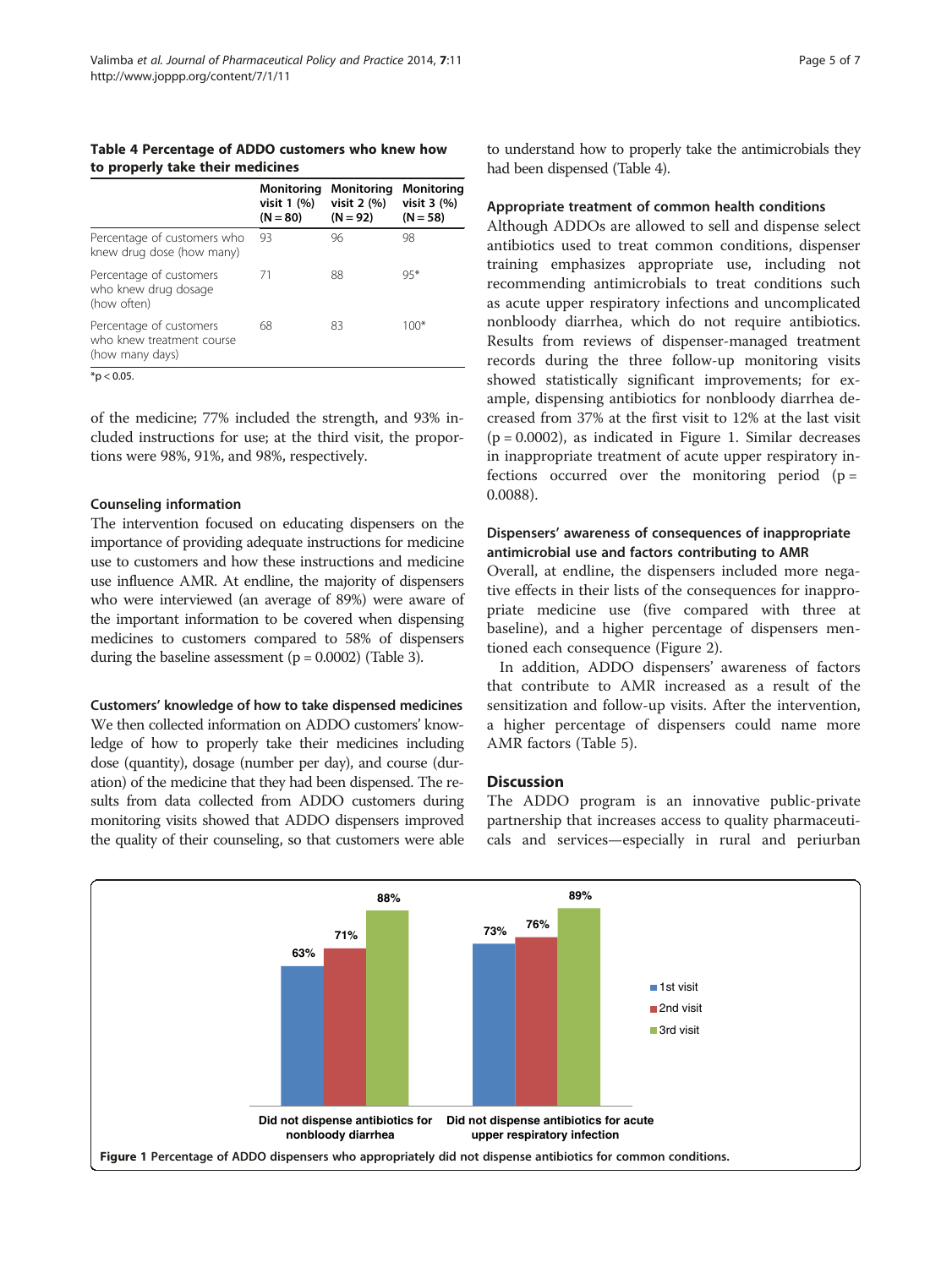<span id="page-5-0"></span>

locations. This project demonstrated the feasibility of using the ADDO platform to translate the World Health Organization's strategy to control AMR into practice at the community level and with a modest use of resources [[14\]](#page-6-0). Although carrying out such interventions in the private sector is challenging [[15-17](#page-6-0)], the ADDO platform facilitated this activity. For example, we were able to use the TFDA's supervisory structure to implement the intervention, and we used the existing ADDO registers to assess the appropriateness of treatment over time and triangulate that data with an assessment of dispenser knowledge and other data collection.

Overall, the availability of authorized antimicrobials increased, while availability of unauthorized antimicrobials decreased. The availability of the unauthorized medicines may contribute to inappropriate use because dispensers have not been trained on how to dispense them. Although it is possible that dispensers hid those medicines from the supervisors, knowing that they were not allowed, we assume that would have occurred during all the visits uniformly, rather than showing the steady decrease that was observed.

At baseline, few ADDOs had rubber stamps to help them label medicine packages appropriately. Although using a standardized stamp is not required, clear and comprehensive labeling is a requirement, and the stamp was very effective at improving the quality of medicine labels, with almost 100% including the important information on the labels.

| Table 5 Percentage of dispensers listing factors |  |
|--------------------------------------------------|--|
| contributing to AMR                              |  |

| <b>Factors contributing to AMR</b> | Baseline (%) | Endline (%) |  |
|------------------------------------|--------------|-------------|--|
|                                    | $(N = 71)$   | $(N = 68)$  |  |
| Incomplete course                  | 83           | $100*$      |  |
| Insufficient amount of medicine    | 66           | $89*$       |  |
| Poor quality of medicine           | 49           | $74*$       |  |
| Wrong medicine                     | 44           | $91*$       |  |
| Nonadherence                       | 7            | 3           |  |
| Take someone else's medicine       | 6            | $94*$       |  |

 $*$ p < 0.05.

In terms of the quality of dispensing, many more dispensers knew by endline which instructions they should give customers and how these instructions and how customers' inappropriate use of medicines can contribute to AMR; for example, whereas none of the dispensers mentioned AMR as a consequence of poor antimicrobial use at baseline, they all mentioned it at endline. Our interviews with customers exiting the shops also showed that the dispensers had explained how to take dispensed medicines correctly. By the third visit, almost all (over 95%) of customers interviewed could correctly report the dose, dosage, and duration of treatment of the medicines they received from ADDOs. In addition, significantly fewer customers were being dispensed unneeded antimicrobials for simple diarrhea and acute respiratory infections—decreasing their out-of-pocket expenditures as well as reflecting appropriate practices.

In the workshop to present the study results, stakeholders recommended that the AMR job aids developed for counseling and labeling should be made mandatory tools in ADDOs and that the AMR concept should be incorporated into the ongoing ADDO training curriculum or into continuing education for dispensers. However, despite the encouraging results achieved by this AMR pilot, ADDO customers still ask for and clinicians prescribe antimicrobials for common illnesses such as diarrhea and upper respiratory tract infections. Because containing AMR requires a multifaceted effort, strengthening collaboration and partnerships with different stakeholders will help leverage resources for consumer awareness activities.

# Conclusions

Critics of private sector health care have argued that providers are motivated more by profit than by public health; however, we found that ADDO dispensers are anxious to have the correct knowledge regarding medicine use and are proud to be seen as a community resource on health. Providing educational materials and messages and equipping drug dispensers with knowledge and tools help improve community medicine use and possibly help reduce AMR. Using dispensers and health